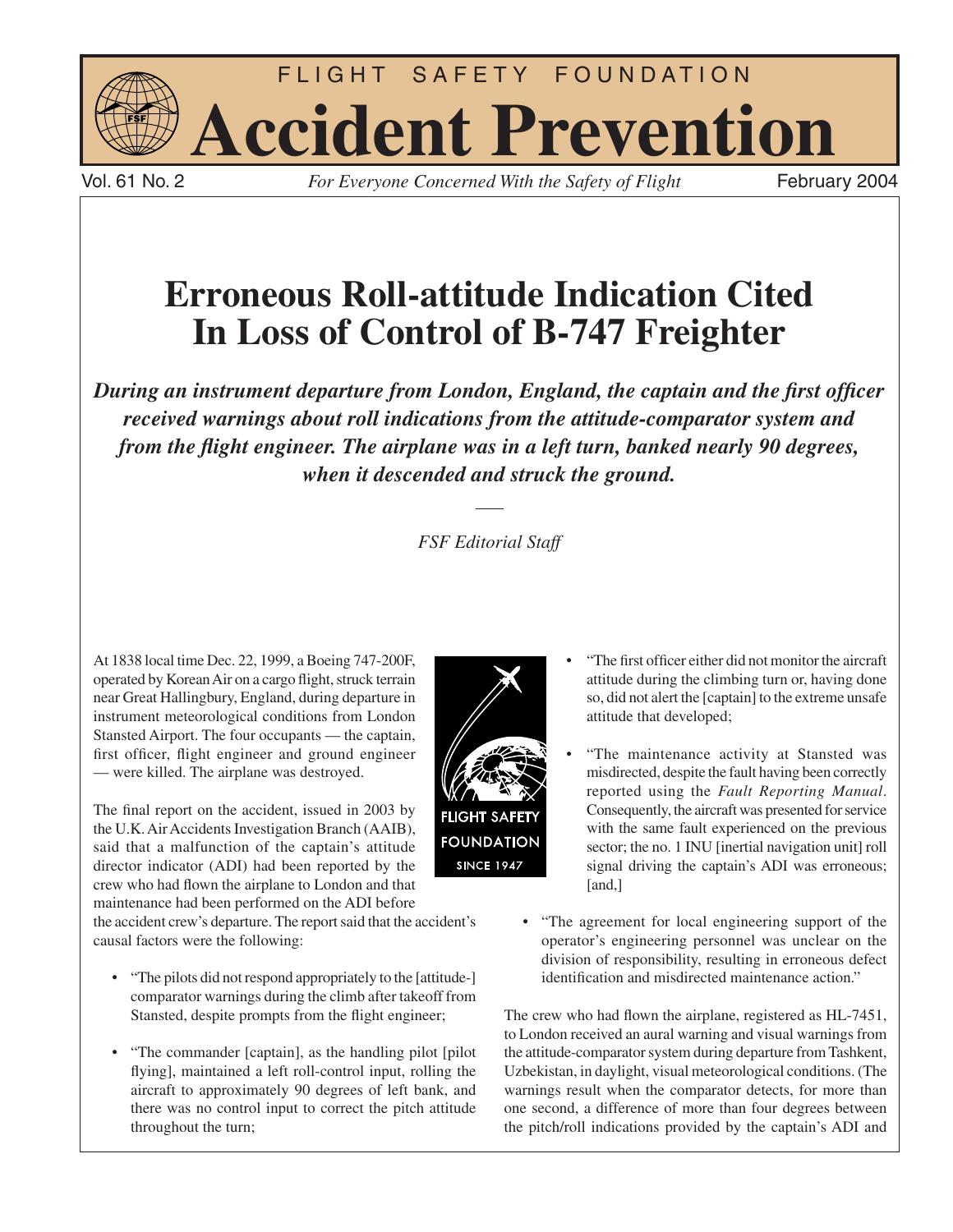

### **Boeing 747-200F**

The Boeing 747-200F is a freighter version of the B-747- 200 wide-body commercial transport. Introduced in 1972, the freighter can carry up to 250,000 pounds (113,400 kilograms) of cargo in containers or on pallets loaded through the airplane's nose, which is hinged just below the flight deck and pivots upward when opened. An additional cargo door on the side of the fuselage was available as an option. Production was discontinued in 1990.

The airplane was designed to be flown by three flight crewmembers, who board through two doors on the forward, left side of the fuselage.

Several engine models were available, including variants of the General Electric CF6-50 and CF6-80, Pratt & Whitney JT9D-7 and Rolls-Royce RB.211-524. Thrust ratings range from 48,570 pounds to 55,700 pounds (216 kilonewtons to 248 kilonewtons).

Depending on which engines are installed, maximum takeoff weight varies from 775,000 pounds to 833,000 pounds (351,540 kilograms to 377,849 kilograms). Maximum landing weight is 630,000 pounds (285,768 kilograms). Maximum range with a 200,000-pound (90,720-kilogram) payload and fuel reserves varies from 3,450 nautical miles to 4,250 nautical miles (6,389 kilometers to 7,871 kilometers).♦

Source: *Jane's All the World's Aircraft*

the pitch/roll indications provided by the first officer's ADI. The aural warning is generated by horns. The visual warnings comprise a red "INST WARN" light on the panel and an amber light above each ADI.)

The captain compared the indications on his ADI with the indications on the standby attitude indicator and the first officer's ADI. He found that the pitch indications on his ADI were correct but that the roll indications were not correct. He transferred control of the airplane to the first officer.

Later, during climb to cruise altitude, the captain reset the attitude-and-compass-stabilization selector switch from "NORM" (normal) to "ALT" (alternate), which changed the source of attitude information for his ADI from the no. 1 INU to the no. 3 INU. The captain's ADI then showed correct roll indications, and no further warnings were generated. (When the attitude-and-compass stabilization selector switch on the first officer's panel is selected to "NORM," the first officer's ADI receives roll-attitude information from the no. 2 INU.)

After landing at Stansted at 1505, the captain reset the attitudeand-compass stabilization selector switch from "ALT" to "NORM."

The flight engineer told investigators that he made a technicallog entry that the captain's ADI was "unreliable in roll" and that he consulted the *Fault Reporting Manual* (FRM) for the correct terminology and fault code to enter in the technical log.

The technical log was destroyed during the accident. International Civil Aviation Organization (ICAO) standards and U.K. aviation regulations require that copies of technical-log entries be retained at ground facilities; nevertheless, a copy of the technical-log entry about the captain's ADI was not retained by the airline's handling agent at Stansted.

"Since no copy of the technical log was left at Stansted, [the flight engineer's statement about the technical-log entry] cannot be verified, but a review of previous entries in the aircraft logbook showed that Korean Air crews routinely used the FRM, and the words 'not reliable' are those used in the manual to describe the fault."

The ground engineer on the accident flight was present when the airplane arrived at Stansted. He was briefed about the ADI malfunction by the incoming flight engineer. The flight engineer told investigators that the briefing included the fact that the ADI functioned properly after the captain reset the attitude-and-compass stabilization selector switch to "ALT."

"The inbound flight crew then left the aircraft without meeting the outbound [accident] crew, who were due to operate HL-7451 to Milan [Italy] (Malpensa) Airport later that day," the report said.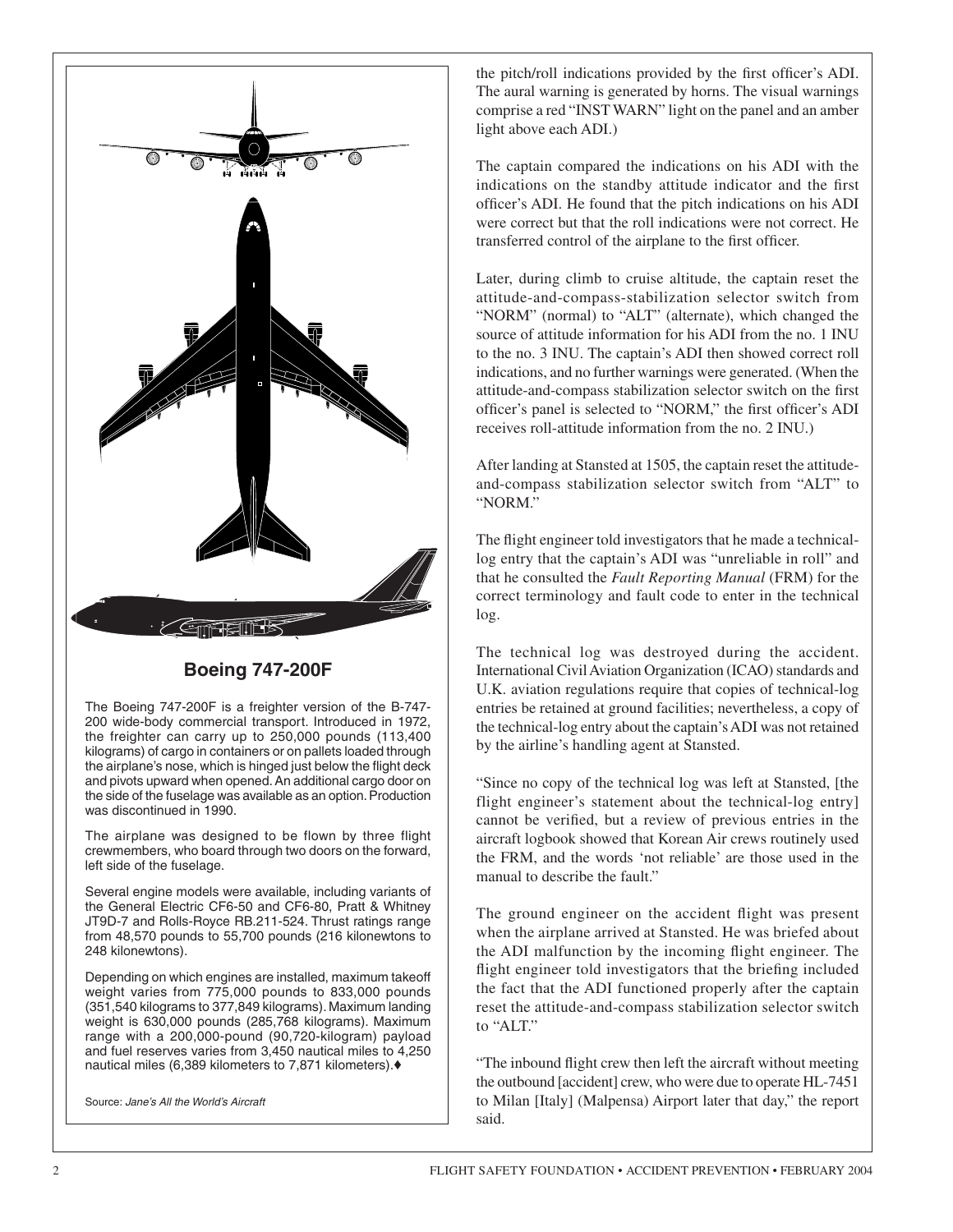Korean Air operated one scheduled freight operation each week at Stansted and had a contract with a local company, FLS Aerospace, to provide maintenance services. While cargo was being offloaded and loaded on the accident airplane, the ground engineer and two engineers from FLS Aerospace performed maintenance on the ADI. The engineers did not have a *Fault Isolation Manual* (FIM), which contains information on specific maintenance actions required for each fault code in the FRM.

Maintenance performed by the engineers included cleaning the ADI electrical connectors, reseating a connector socket and testing the ADI. The engineers selected the "TEST" button on the ADI and observed correct test indications — which include comparator warnings — with the attitude-and-compass stabilization selector switch selected to "NORM" and to "ALT." Although the tests showed that the ADI, itself, was functioning properly, the tests provided no information about the source of data for the instrument.

The report said that the engineers likely believed that reseating the displaced connector socket had solved the problem. Nevertheless, the fact that the ADI functioned correctly after

the inbound captain selected the no. 3 INU showed that the fault was not with the instrument or with its connections but with the attitude data supplied to the ADI by the no. 1 INU. The displaced connector socket had nothing to do with the reported ADI malfunction.

"Cross-reference to the FIM during the defect investigation would have led to identification of the correct maintenance response, which was the replacement of the no. 1 INU," the report said. "Alternatively, the aircraft could have been dispatched

[in compliance with maintenance/operating provisions in the airplane's minimum equipment list] with the captain's ADI receiving attitude data from INU no. 3 by selecting 'ALT' on the attitude-and-compass stabilization selector switch."

The outbound captain and first officer arrived at the airport about 1630. Investigators did not determine whether the ground engineer briefed them about the reported ADI malfunction and the maintenance that had been performed.

The captain, 57, had 13,490 flight hours, including 8,495 flight hours in type. The first officer, 33, had 1,406 flight hours, including 195 flight hours in type. The flight engineer, 38, had 8,301 flight hours, including 4,511 flight hours in type. The ground engineer, whose age was not reported, earned a maintenance engineer license in 1980 and had ratings for the B-747 and the Airbus A300.

The airplane was manufactured in 1980 and had accumulated 83,011 airframe hours and 15,451 landings. It was powered by four Pratt & Whitney JT9D-7Q turbofan engines.

The load sheet signed by the captain indicated that the airplane's takeoff weight was 548,352 pounds (248,733 kilograms), including 68,300 pounds (30,981 kilograms) of fuel and 140,452 pounds (63,709 kilograms) of cargo. The airplane's maximum authorized takeoff weight was 820,000 pounds (371,952 kilograms). The center of gravity was within authorized limits.

"At 1727, the aircraft was ready to depart," the report said. "However, there were delays caused by various factors outside the crew's control, and they were not cleared to taxi until 1825."

Air traffic control (ATC) had not received a flight plan, and there was a delay while the company's agents filed a flight plan. There also was a delay in providing a tug for the airplane. The tug did not have sufficient power to complete the pushback, and ground personnel were called to marshal the airplane to the taxiway.

"It is not unusual for crews to be subjected to some delays or distractions during clearance and ground movement at airports,

> but the delay experienced by the crew of HL-7451 was greater than normal and would have resulted in an understandable degree of frustration in the [captain]," the report said. "Content of the CVR [cockpit voice recorder] indicated that the [captain] was showing signs of frustration. After personally handling ATC communication a number of times prior to and during engine start ([the airline's] standard procedure is for the first officer to handle ATC radio calls), he suddenly reprimanded the first officer for not responding to a radio call. On the taxi call, he faulted the first officer for not

advising him to taxi to the centerline; then, on receiving the line-up clearance [for takeoff], told the first officer that a 'roger' alone was sufficient [for a readback].

"By making these comments, it is considered that the [captain] contributed to setting a tone which discouraged further input from the other crewmembers, especially the first officer."

The surface wind was from 190 degrees at 18 knots at 1836, when the crew was cleared to take off on Runway 23.

"The tower controller considered that the takeoff was normal, and the aircraft disappeared from sight as it entered the cloud base at about 400 feet AGL [above ground level]," the report said.

Investigators determined that the captain's ADI correctly indicated pitch attitude but incorrectly indicated a wings-level attitude throughout the accident flight. The CVR indicated that comparator warnings were generated about 17 seconds after takeoff, as the airplane was being flown through 600 feet AGL.

*The captain's ADI correctly indicated pitch attitude but incorrectly indicated a wings-level attitude throughout the accident flight.*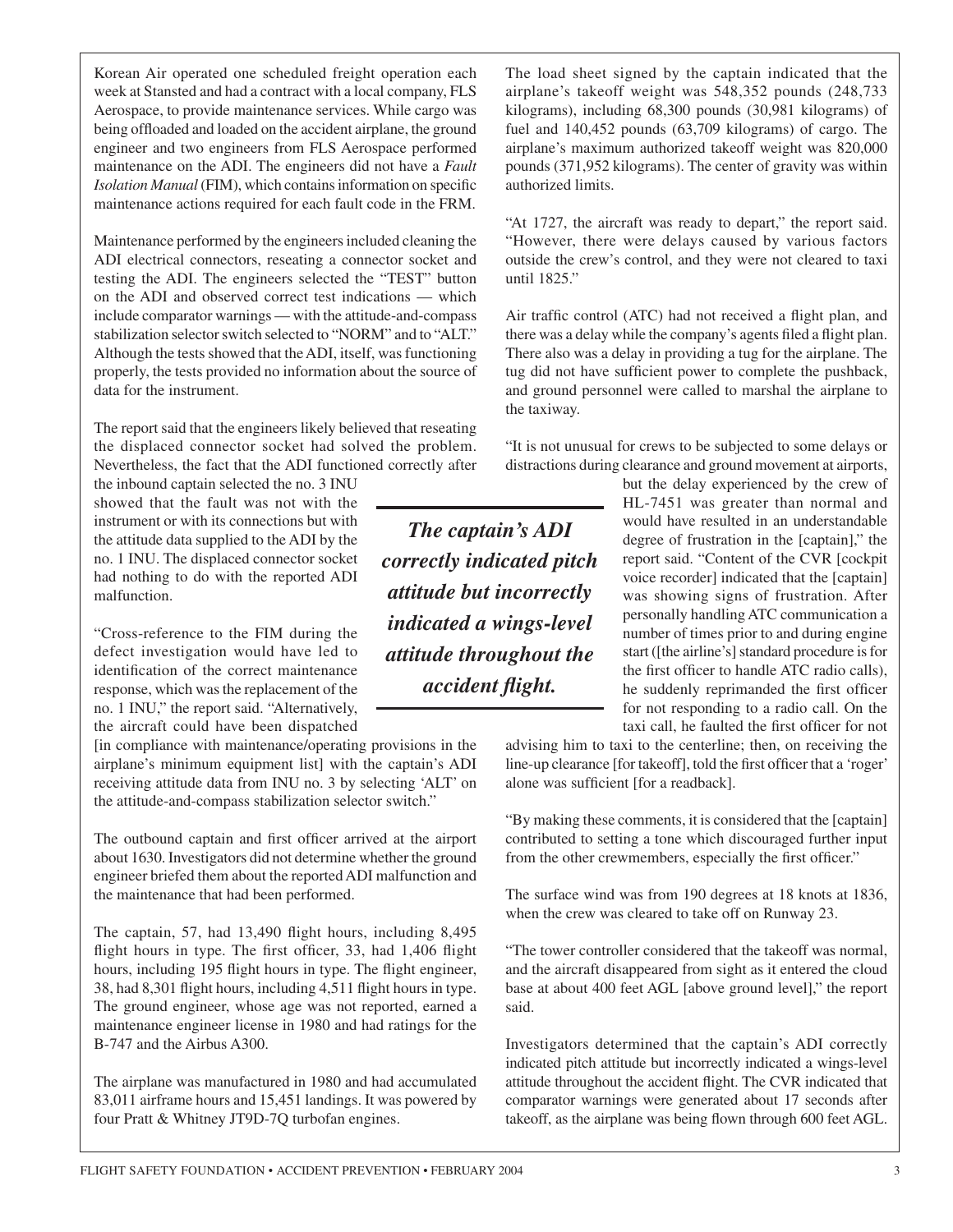"There was no audible response from any member of the crew to this warning," the report said.

The airplane was being flown through 1,200 feet when comparator warnings again were generated. Soon thereafter, the first officer told the captain, "We should turn at 1.5 DME." (The departure procedure called for a left turn at a 1.5-nauticalmile [2.8-kilometer] distance-measuring equipment (DME) navigational fix.)

The captain said, "DME is not working." At this time, comparator warnings were generated a third time, and the first officer told the captain to turn to a heading of 158 degrees.

"[The captain's] concern over the DME indications [may have] had the effect of concentrating his attention on that indication and navigation, to the detriment of monitoring attitude," the report said. "[His] apparent fixation on the DME-defined turning point, to the detriment of monitoring other flight indications, may have been a self-imposed pressure to strictly comply with the [departure procedure] to avoid a 'violation' in an area with an active noise-monitoring program."

The airplane was at about 1,940 feet AGL when the control wheel was turned about 30 degrees left and the airplane began a left turn that continued through the remainder of the flight. The captain's ADI indicated wings level and an increasing nose-down pitch attitude. The report said that the captain's flight director likely was engaged and would have been commanding a climbing right turn.

"There is no evidence that the [captain] responded to the flight director or [to] the aircraft nose-down pitch-attitude indication [on the ADI]," the report said.

Comparator warnings again were generated after the left turn was begun, and the flight engineer said, in Korean, "Bank is not working." At this time, the tower controller told the crew to establish radio communication with London Control.

The first officer acknowledged the controller's instruction and then was told by the captain to request radar vectors from ATC. About this time, the flight engineer said "bank, bank." The report said that this statement likely was meant to alert the captain that bank angle had exceeded 30 degrees (a standard callout).

The first officer said nothing to the captain about the warnings from the comparator and from the flight engineer or about the attitude indications shown on his ADI.

"It remains a matter of conjecture as to whether [the first officer] was so distracted by other duties that his instrument

*"At no time throughout the short flight did either of the pilots refer to the warnings or comment about the aircraft attitude or performance."*

scan broke down to the extent that he was unaware of the aircraft attitude and did not appreciate the significance of the comparator warnings, or he felt inhibited in bringing the situation to the attention of the [captain]," the report said. "He was an inexperienced first officer … and had been criticized a number of times by the [captain] prior to the takeoff."

The flight engineer made another statement that included the words "standby indicator." The report said that this statement likely was meant to draw the captain's attention to the standby attitude indicator.

"His last remark before impact also contained the word 'bank' and appeared to be said with resignation for what was about to happen," the report said. "At no time throughout the short flight did either of the pilots refer to the warnings or comment about the aircraft attitude or performance."

Recorded ATC radar data indicate that the airplane descended at more than 5,000 feet per minute. The airplane was in an approximately 40 degrees nose-down pitch attitude and was

banked nearly 90 degrees left when it struck the retaining earthworks of a man-made lake. Indicated airspeed was 250 knots to 300 knots on impact. Tower controllers observed an explosion south of the airport and began emergency procedures.

"Burning fuel from the aircraft affected an area up to a distance of approximately 500 meters [1,641 feet] from the crater," the report said. "Wreckage was deposited into the lake, across several fields and into the western side of Hatfield Forest."

The report said that of the 15 cargo pallets

loaded aboard the airplane at Stansted, two pallets contained dangerous goods, including "35.4 liters [37.4 quarts] of flammable liquid and toxic substance, 2.0 kilograms [4.4 pounds] of solids, 2.39 kilograms [5.27 pounds] of explosives (comprising components for military aircraft ejection systems, including detonating cords)."

The report said that Part 5 of the ICAO *Technical Instructions for the Safe Transport of Dangerous Goods by Air* states the following:

The operator of an aircraft carrying dangerous goods which is involved in an aircraft accident must, as soon as possible, inform the state [country] in which the aircraft accident occurred of the dangerous goods carried … and the quantity and location on board the aircraft.

"There was no indication of any action by the operator to comply with the ICAO requirement," the report said. "However, the wording of the requirement was such that it would have been difficult for an operator to address the information to those who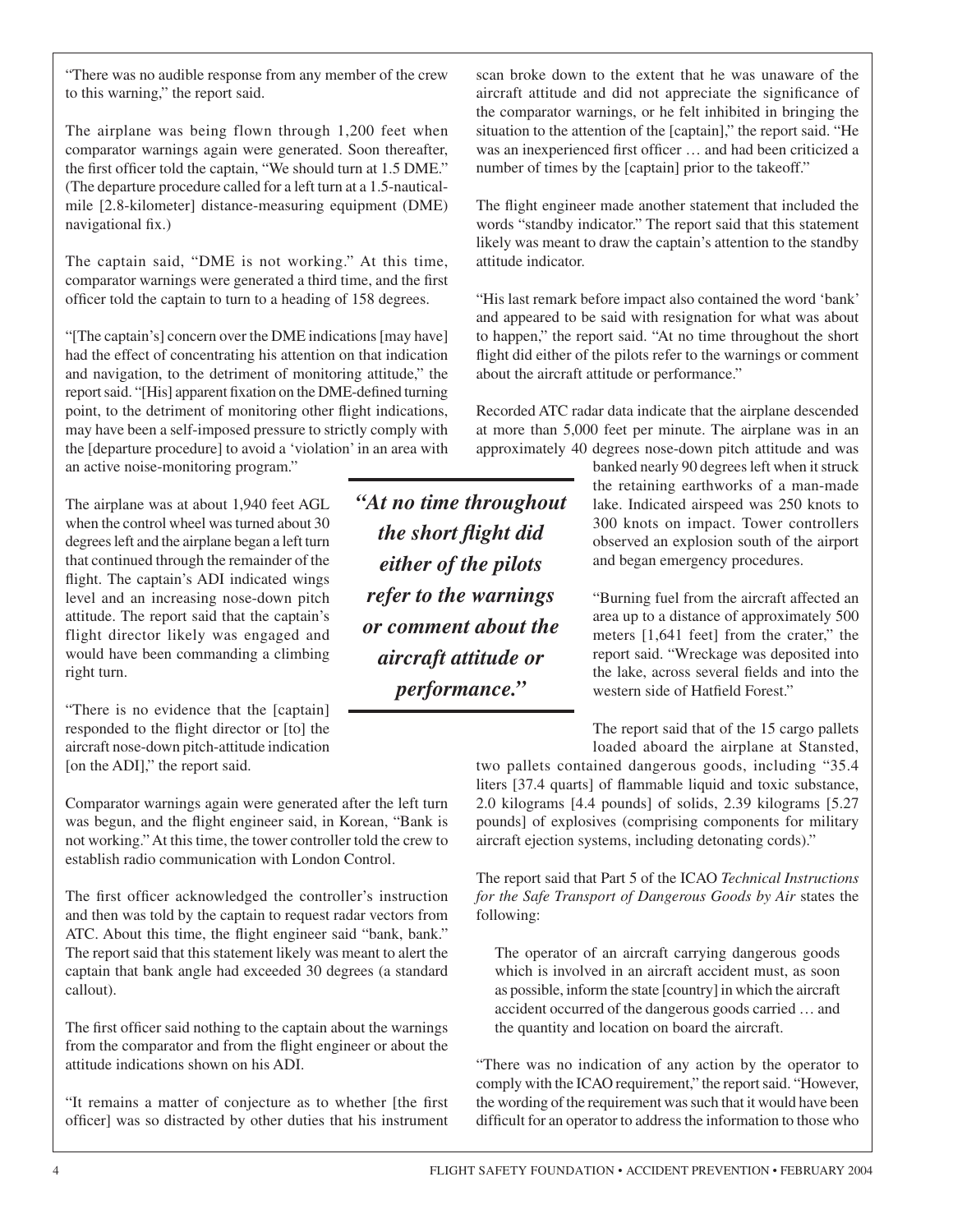needed it, as there was no direction on who to contact in the state where the accident occurred.

"In addition to the declared [dangerous goods], there was other hazardous material in the cargo which did not fall into the category classified as [dangerous goods] and therefore required no specific [dangerous goods] packing or marking," the report said. "This was a consignment of medical-diagnostic kits containing small phials of 'Iodine 125' classified as 'Radioactive — Excepted Package.' Information on this material was not identified for several days because of the large volume [of paperwork] and variety of paperwork associated with the cargo load."

The balance weights in the accident airplane's outboard elevators and upper rudder were made of depleted uranium clad with nickel and cadmium.

"If the clad layer is sufficiently damaged by fire or corrosion, small amounts of removable uranium oxide can result," the report said. "The primary hazard from the oxide is the potential for internal exposure. This would require intimate contact with the oxide, transferring it to the mouth from contaminated hands, for example. Separate studies by Boeing and [by] the U.S. Army have shown that no danger exists from the [depleted-uranium] balance weights in the event of an aircraft crash."

Nevertheless, the report said that aircraft-construction materials can become "mixed and modified" by impact and/or fire during an accident.

In 1999, ICAO formed the Hazards at Accident Sites Study Group to develop a system for gathering and disseminating information on hazardous materials used in aircraft construction and the risks the materials pose in aircraft-accident investigations, and to develop guidance to control, reduce or eliminate the risks.

"It was anticipated that the work of the study group would be completed within two years," the report said.

An internal evaluation of Korean Air was conducted at the airline's request by Flight Safety Foundation (FSF) in April 1998.

"[The evaluation] determined that the safety programs in place at the time were not designed to support the safety of the operations structure," the report said. "Specifically, it found weak points and deficiencies in the captain-promotion system, the training curriculum, the integration of foreign crewmembers, the remedy for pilot-induced incidents, and operations standardization."

As a result of the FSF internal evaluation, Korean Air from May 1998 to October 1999 "entered a consulting implementation project with a major U.S. … air carrier," the report said. The project resulted in several recommendations for changes and

"in the company's motivation for safety improvement." The company also retired two older B-747 freighters and two A300 freighters.

The report said that Korean Air launched several safety initiatives after the accident, including more stringent requirements for promotion from first officer to captain, specific recurrent training in instrument failures, improved flight operations standardization, establishment of a flight quality assurance department, assignment of additional maintenance technicians to overseas stations, equipping all airplanes with FIMs, and improved training of maintenance technicians.

Based on the findings of the investigation, AAIB made the following recommendations:

- "Korean Air [should] continue to update their training and flight quality assurance programs, to accommodate crew resource management evolution and industry developments, to address issues specific to their operational environment, and [to] ensure adaptation of imported training material to accommodate the Korean culture;
- "Korean Air [should] continue to review its policy and procedures for maintenance support at international destinations with a view to deploying [enough] of its own full-time engineers at the outstation or [to] delegating the entire task to another operator or third-party maintenance organization locally based at the destination (full technical handling). If neither of these approaches is practicable, then the support arrangements must be detailed and of such clarity as to preclude confusion;
- "Korean Air [should] review its policy and procedures to ensure that a copy of the relevant pages of the technical log and any other transit-certification documents are left on the ground at the point of departure;
- "ICAO *Technical Instructions* [*for the Safe Transport of Dangerous Goods by Air*] Part 7, Chapter 4.6.1 [should] be amended to [state]: 'The operator of an aircraft carrying dangerous goods which is involved in an aircraft accident must, as soon as possible, inform the appropriate authority in the state in which the aircraft accident occurred of the dangerous goods carried … and the quantity and location on board the aircraft';
- "ICAO [should] consider an initiative to review the current methods of tracking air cargo and further consider improved systems, utilizing electronic data storage and transmission, with a view to providing timely information on the cargo carried by any aircraft involved in an accident; [and,]
- "The ICAO Hazards at Accident Sites Study Group [should be] supported and resourced to enable it to meet